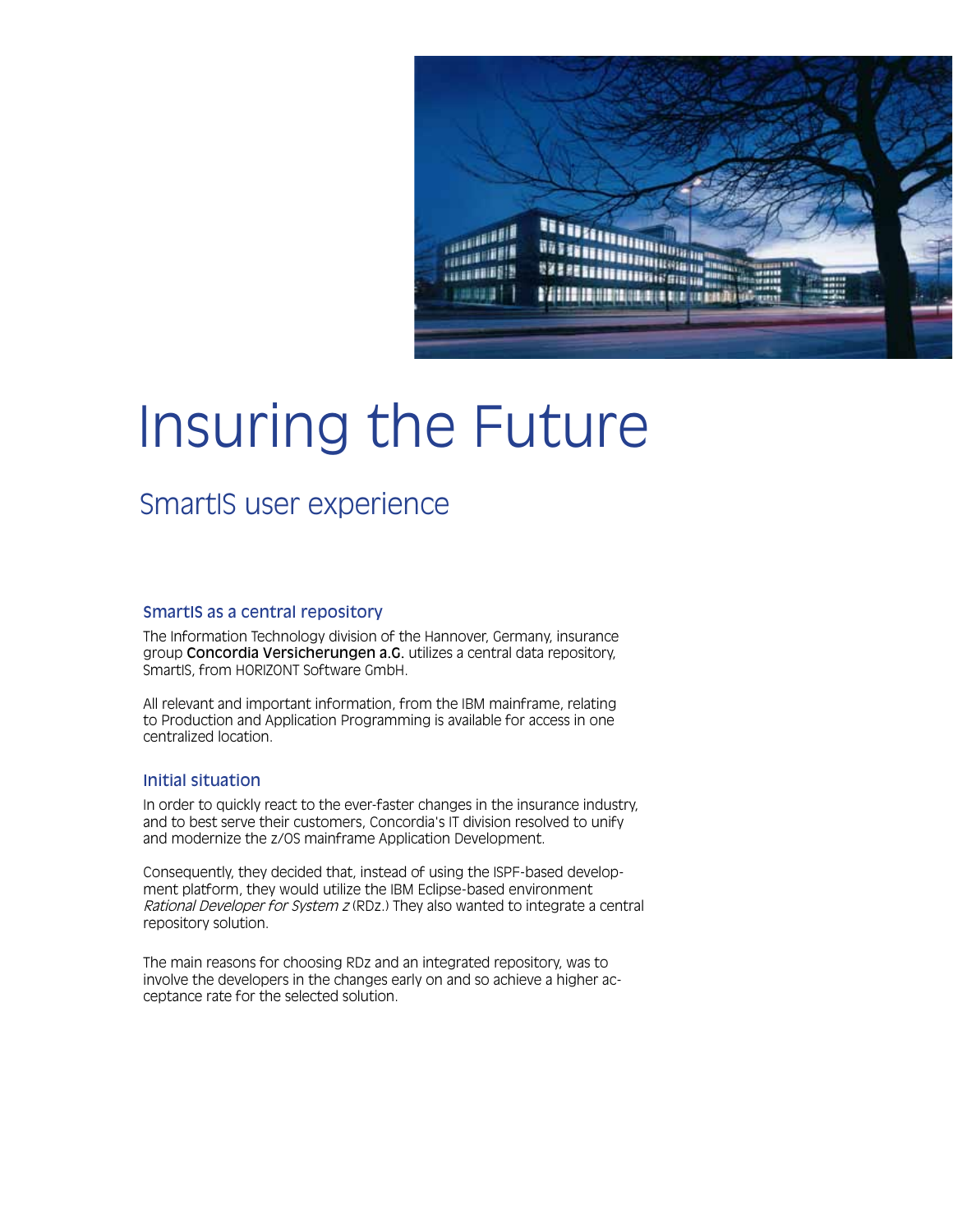

#### Vision

The new repository should not only fulfill the then-current requirements of existing cross-references, but should also be flexible and simple enough to easily integrate the data and information of the future.

The tools should be fully integrated into the RDz developer environment, in order to give the developers direct access to this central information repository.

At the same time, Production should also be able to access this information independently from RDz.

#### Solution

After a careful market analysis of all established repository providers, Concordia decided to implement HORIZONT's<sup>1</sup> standardized solution XINFO2 . (Within the North American market, XINFO is known as SmartIS and is distributed exclusively by SEGUS Inc.)

The determining factors for this decision were SmartIS's slim structure and—by far—the highest fulfillment of the Concordia requirements catalog.

Utilizing the SmartIS Eclipse/RDz Plug-in, a seamless integration into the developer environment was possible.

With the modern SmartIS Windows client, Production could still utilize, depending on the process requirements, the SmartIS ISPF interface to access the same centrally-stored database information.



<sup>1</sup>*HORIZONT Software GmbH products are distributed in North America by SEGUS Inc.* <sup>2</sup>*XINFO is known in North America as SmartIS.*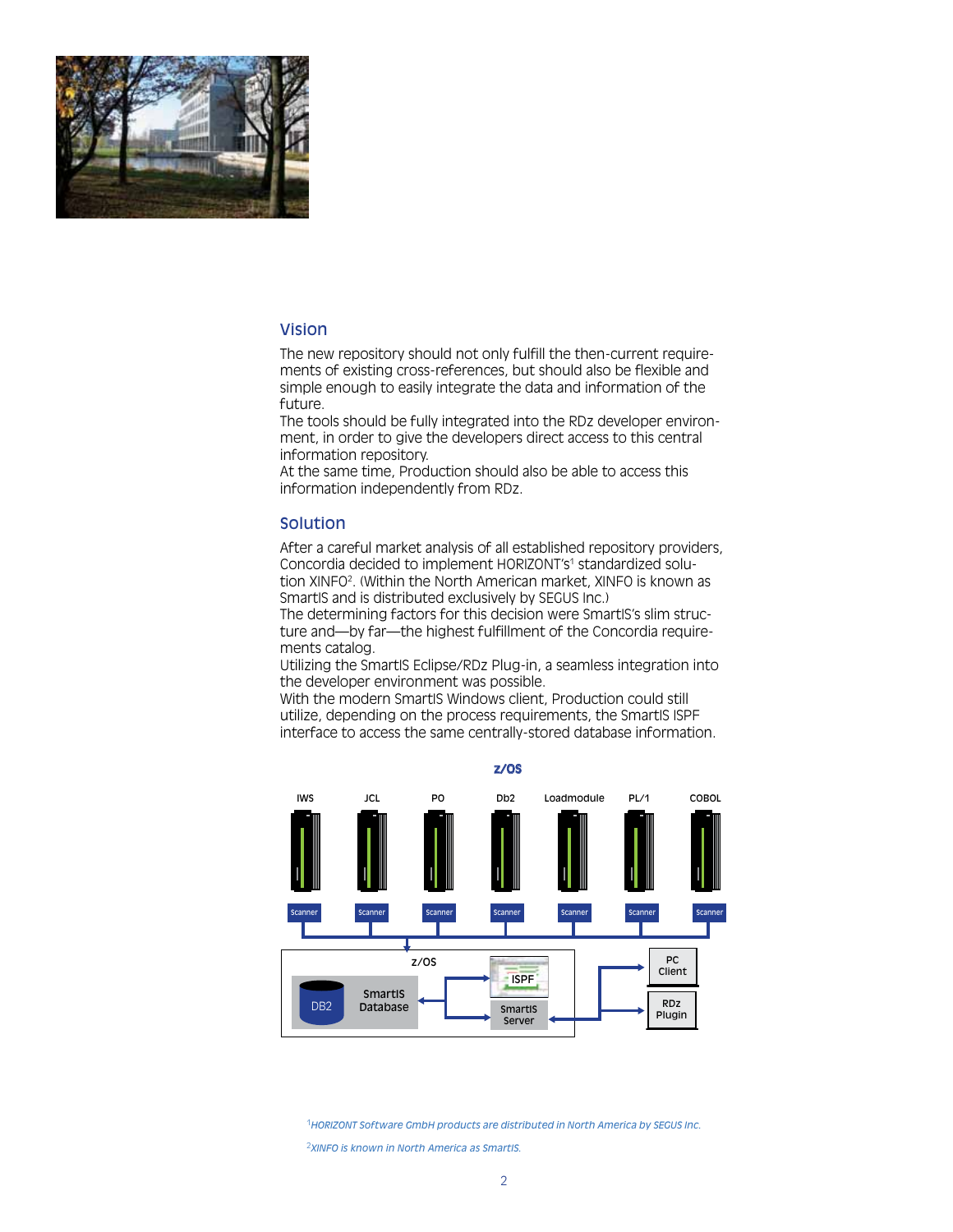

#### Operation of SmartIS

SmartIS is built as a modular application. Each module determines program source codes or Db2-relevant data from the respective components and stores this information centrally in a relational database. Data content relationships within a specific module, or through a combination of overlapping modules, are stored as cross-references in the database. Legacy data from home-grown applications can also be integrated.

Historical statistics regarding systems and job activities can also be stored here incrementally over longer time-frames—regardless of the source data storage.

It doesn't matter if queries are executed through the TSO/ISPF dialog, the Windows client, or the Eclipse/RDz Plug-in, all methods access the same central data model. Of course the data can also be administered centrally.

The SmartIS analysis programs (called "Scanners") that access different data types, are continuously maintained by the vendor and updated if the source systems change.

#### Implementation

Concordia updates the central repository on a daily basis using IBM's Workload Scheduler. Db2 provides the updated data to SmartIS. Specifically, this includes data from: COBOL and PL/1 source code, load modules, PO files, Db2 databases, JCL libraries, and IWS itself. The scanners not only scan Production, but also QA and Development so each individual development environment is mirrored in SmartIS, where it is consolidated and easily accessed. During SmartIS implementation , all required JCL was automatically generated as part of the installation process..

#### **Benefits**

The largest benefits from SmartIS are enjoyed by the Application Development and Production teams, as they can now all access the same information. Now, correlations between programs, databases, files, JCL and their process control in the IWS Scheduler can be shown in a clear way. For instance, a developer, using an *include*, can quickly find the programs and all related database tables and data. If the output format is changed, the JCL in need of change can also be quickly found.

Example: The Production planner can start with a specific Job to find the programs - and which database tables they use - in order to very quickly find what is causing a deadlock.

Diverse questions can be easily answered by accessing the central data—all without affecting the operating systems and resources.

XINFO (SmartIS) is wellintegrated as a central repository for the Production and Application Development environments. 29 "

> Ullrich Rieke Acting Lead Development, Concordia Versicherung a.G.